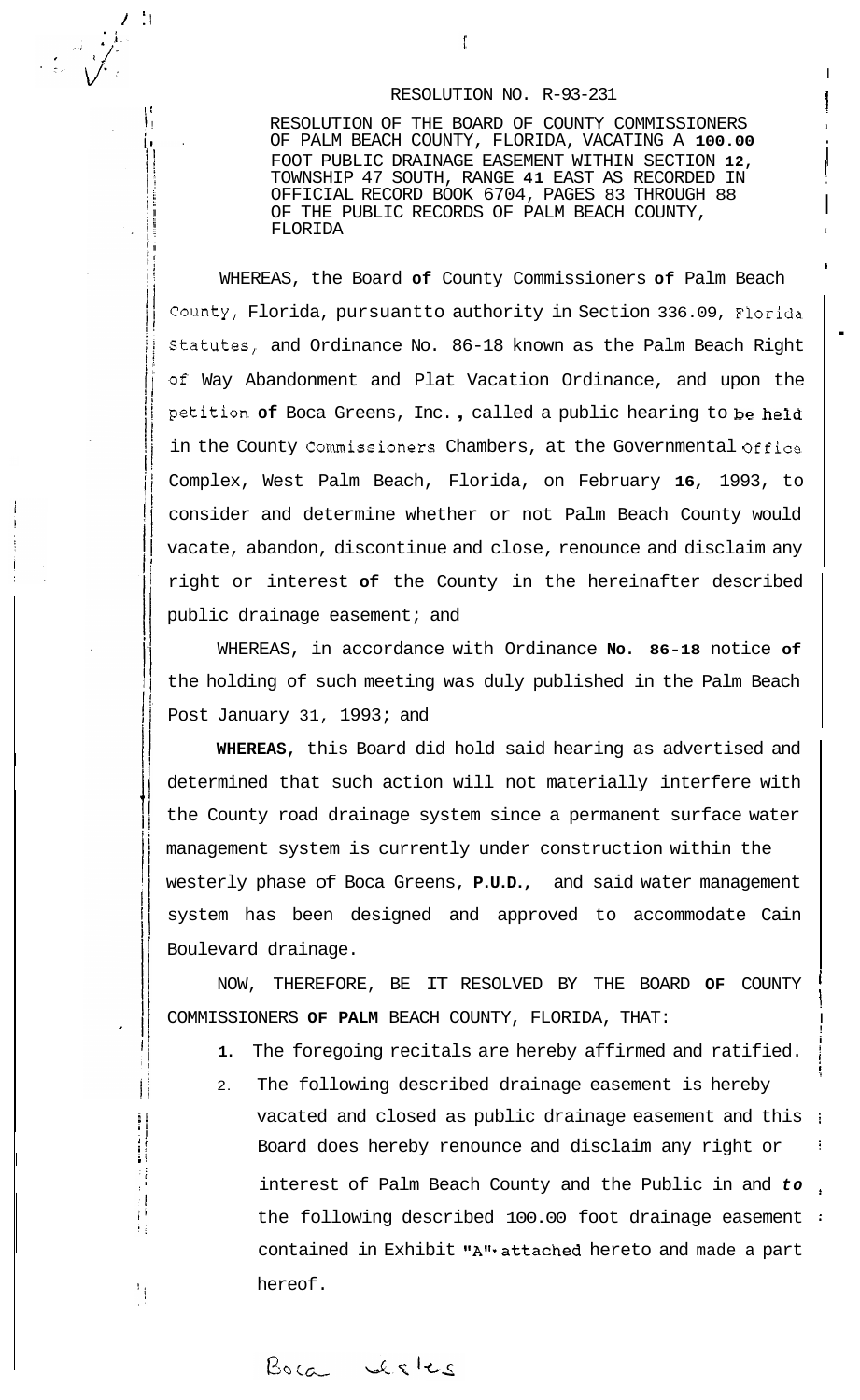#### 7601 Ps 1213 ORE

Notice of the adoption of this resolution shall be  $3.$ published once in the Palm Beach Post within thirty (30) days of the date of adoption of this resolution in accordance with Section 336.10, Florida Statutes, and Ordinance No. 86-18.

The foregoing Resolution was offered by Commissioner . , who moved its adoption. The motion was Aaronson seconded by Commissioner Foster to a vote, the vote was as follows:

> MARY MCCARTY **AYE** KEN FOSTER **AYE** BURT AARONSON **AYE** MAUDE FORD LEE **AYE** KAREN T. MARCUS **ABSENT** WARREN H. NEWELL **AYE** CAROL A. ROBERTS **ABSENT**

'TheChairman thereupon declared the Resolution dulypassed and adopted this 16th day of February, 1993.

APPROVED AS TO FORM AND LEGAL SUFFICIENCY

Ħ

 $\bar{\rm H}$ 

 $\ddot{\phantom{0}}$ 

ij

 $\frac{1}{2}$  :

J

 $\prod_{i=1}^{n}$ 

Ħ

 $\ddots$ j

Ιļ

BY:

 $\ddot{\mathbf{c}}$ PALM BEACH COUNTY. FIGRIDA BY ITS  $\mathbb{R}^2$ BOARD OF COUNTY COMMISSIONERS

 $\mathbb{R}$  by  $\mathbb{R}$ 

DOROTHY H. WILKEN , Clerk BY: Depaty  $Q_{\text{best}}$ 

 $-2-$ 

 $\pmb{\mathtt{w}}$  .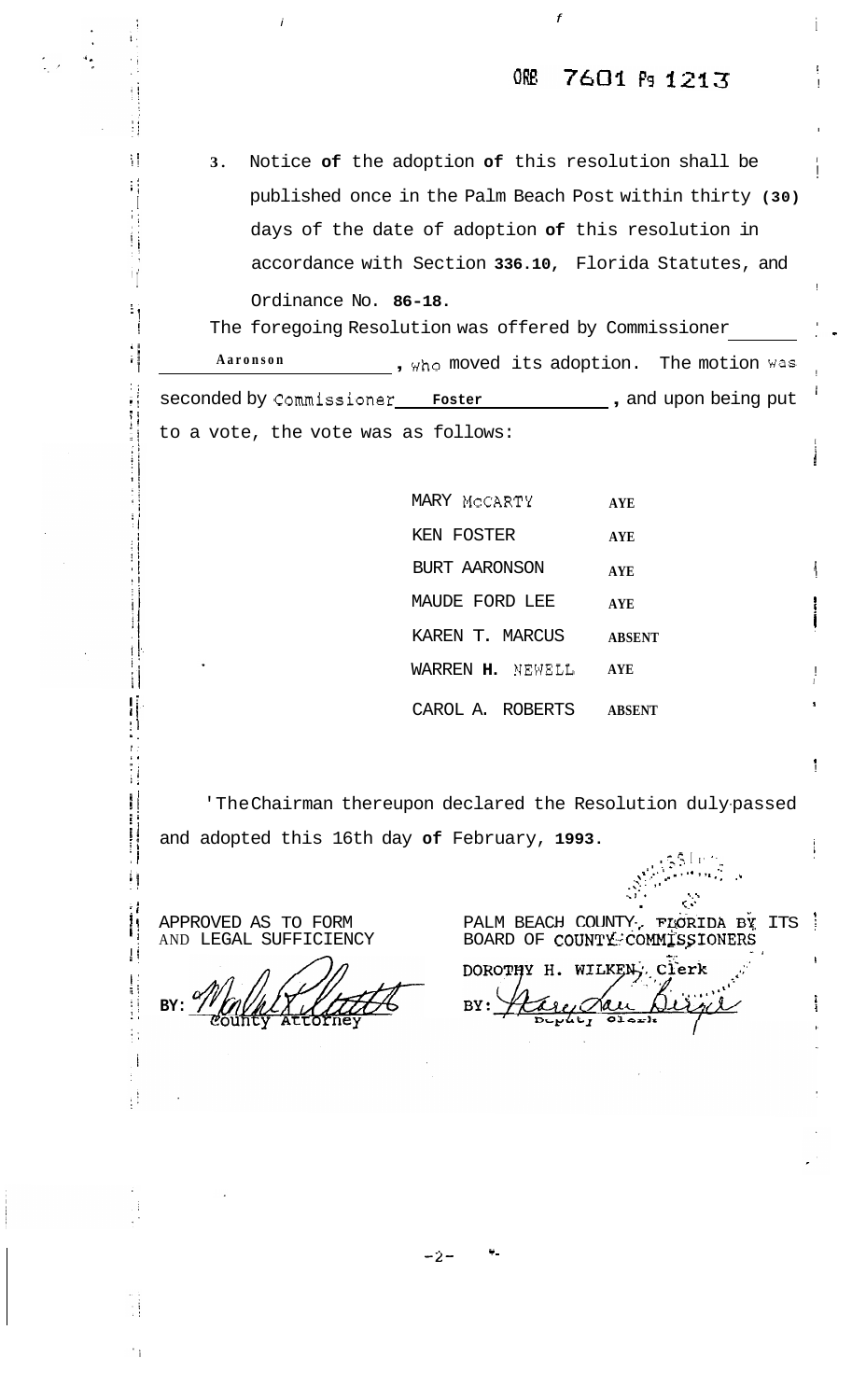### **LEGAL DESCRIPTION**

 $\overline{\phantom{a}}$ 

*i./* 

A 100.00 FOOT STRIP OF LAND LYING WITHIN SECTION 12, TOWNSHIP 47 SOUTH, RANGE 41 EAST, PALM BEACH COUNTY, FLORIDA, BEING A PORCION OF THAT EASEMENT AS RECORDED IN OFFICIAL RECORD BOOK **<sup>6704</sup>**, PAGE13 **<sup>83</sup>** THROUGH 88, OF THE PUBLIC RECORDS OF PALM BEACH COUNTY, THE CENTERLINE OF SAID STRIP OF LAND BEING MORE PARTICULARLY DESCRIBED AS FOLLOWS :

COMMENCING AT THE NORTHWEST (N.W.) CORNER OF SAID SECTION **12;**  THENCE NORTH **<sup>89</sup>**' **45 04"** EAST, ALONG THE NORTHERLY BOUNDARY OF \$:AID SECTION **12,** A DISTANCE OF **1907.78** FEET; THENCE SOUTH *00'* **14 I 56"**  EAST, A DISTANCE OF **1940.77** FEET TO THE POINT OF BEGINNING OF SAID CENTERLINE; THENCE SOUTH **10' 00' 15"** WEST, A DISTANCE **OF..482.25**  FEET TO THE POINT OF CURVATURE OF A CIRCULAR CURVE TO THE LEFT; THENCE SOUTHERLY ALONG THE ARC OF SAID CURVE, HAVING **.A** RADIUS OF **2490.00** FEET AND **A** CENTRAL ANGLE **OF 19' 41' 21", A** DISTANCE **OF 855.67** FEET TO A POINT LYING ON A NON-TANGENT LINE; (THE LAST TWO **(2)** DESCRIBED COURSES LYING *50.00* FEET **WEST** OF AND PARALLEL TO **THE**  WESTERLY LINE OF CAIN BOULEVARD, AN *80.00* FOOT ROAD RIGHT-OF-WAY AS RECORDED IN OFFICIAL RECORD BOOK **6370** AT PAGES **1418** THROUGH **1434 OF** THE PUBLIC RECORDS OF PALM BEACH COUNTY, FLORIDA); THENCE SOUTH **28 15' 49"** WEST, ALONG SAID NON-TANGENT LINE, A DISTANCE OF **225.50**  15' 49" WEST, ALONG SAID NON-TANGENT LINE, A DISTANCE OF 225.50<br>FEET TO A POINT TO BE KNOWN HEREINAFTER AS REFERENCE POINT "A"; THENCE SOUTH **24' 20' 52"** WEST, **A** DISTANCE OF **262.04** FEET; THENCE SOUTH **12' 41' 44"** EAST, **A** DISTANCE **OF 26.14** FEET TO THE **POINT** OF KIMBERLY BOULEVARD, *AN* **80.00** FOOT ROAD RIGHT-OF-WAY, AS RECORDED IN TERMINATION, SAID POINT ALSO LYING ON THE NORTHERLY LINE **OF**  OFFICIAL RECORD BOOK **3159** AT PAGES **816** THROUGH **820** OF SAID PUBIJC RECORDS.

TOGETHER WITH THE FOLLOWING 100.00 FOOT **DRAIfJAGE EASEMENT, 9'HE CENTERLINE** OF SAID EASEMENT BEING MORE PARTICULARLY DESCRIBED **AS**  FOLLOWS : . **<sup>I</sup>**

**BEGINNING AT THE AFOREMENTIONED REFERENCE POINT "A"; THENCE SOUTH** *57'* **27' 23"** EAST, A DISTANCE **OF 198.99** FEET; THENCE SOUTH *69'* **04' 35"** EAST, A DISTANCE OF **77.51** FEET TO THE POINT OF **TERMINATIOE,**  SAID POINT ALSO LYING ON THE WESTERLY LINE OF SAID "CAIN . BOULEVARD" .

SAID LANDS 'SITUATE IN PALM BEACH COUNTY, FLORIDA. SIDE LINES OF SAID EASEMENT TO BE PROLONGED OR SHORTENED TO INTERSECT WITH THE WESTERLY LINE OF "CAIN BOULEVARD" AND THE NORTHERLY LINE OF "KIMBERLY BOULEVARD" .

 $E[XH|B|T' A'$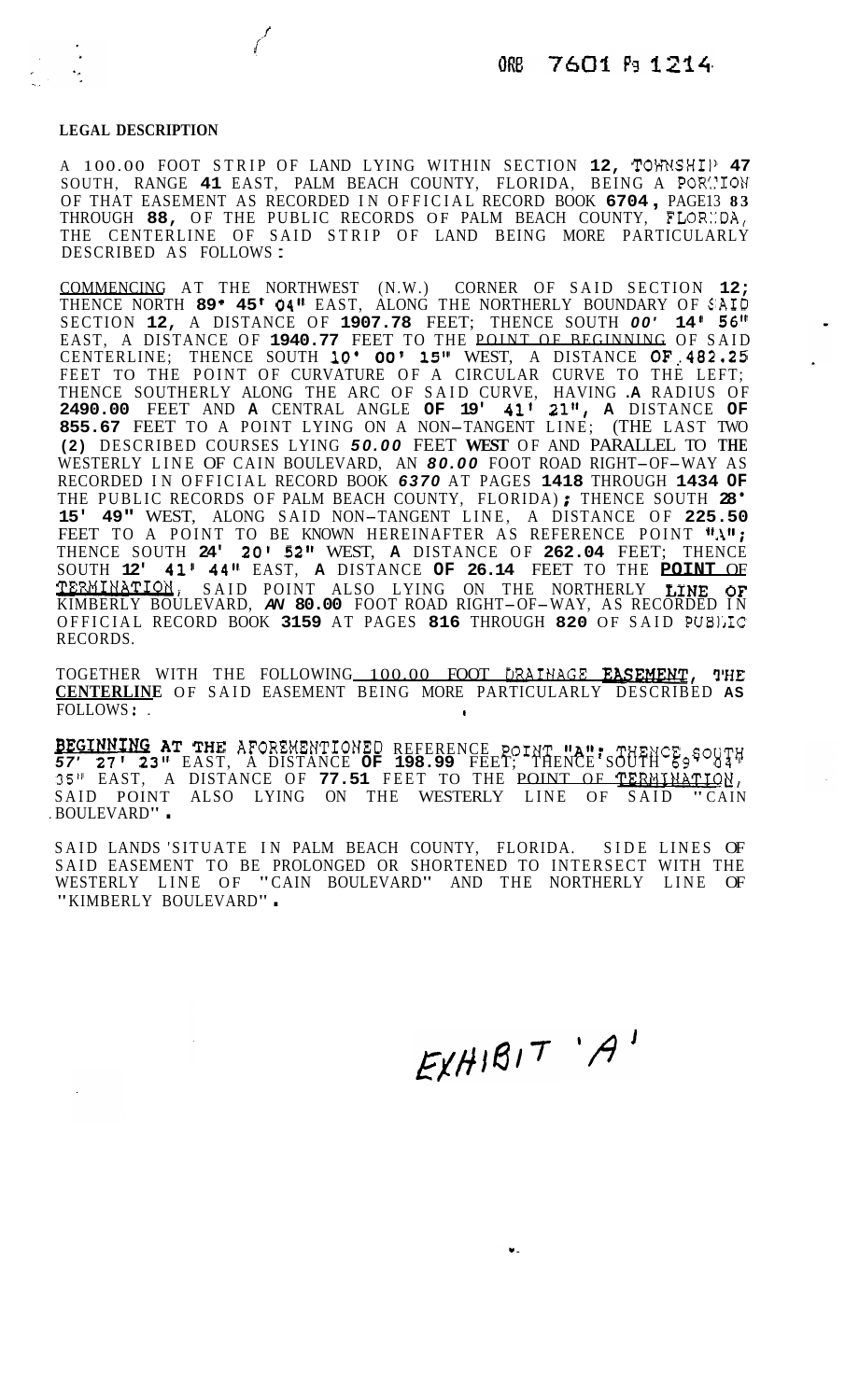# THE PALM BEACH POST

*i/'* 

Published Daily and Sunday West Palm Beach, Palm Beach County, Florida

#### PROOF OF PUBLICATION

## **STATE** OF F1,ORIDA

**COUNTY** OF **I'A1,M** BEACH

Before the undersigned authority personally appeared Chris Bull who **on** oath says that she/he is Class. Sales Mgr. of The Palm Beach Post, a daily and Sunday newspaper published at West Palm Reach in Palm Heach County, Florida; that the attached copy of advertising, being a  $NT = 1$ 

|                                        | Notice.                                                   |  |  |
|----------------------------------------|-----------------------------------------------------------|--|--|
| in <b>the</b> matter of $\blacksquare$ | Boca Greens drainage easement                             |  |  |
| in the                                 | Court, was puhlished $\mathbf{\dot{n}}$ said newspaper in |  |  |
| the issues of -                        | January 31, 1993                                          |  |  |

Affiant further says that the said The Post is a newspaper published at West Palm Beach, in said Palm Heach County, Florida, and that the said newspaper has heretofore heen continuously puhlished in said Palm Beach County, Florida, daily and Sunday and has been entered as second class mail matter at the post office in West Palm Beach, **in** said Palm Reach County, Florida, for a period of one year next preceding the firs1 publication of the attached copy of advertisement; and affiant further says that she/he has neither paid nor promised any person, firm **or** corporation any discount, rehate. commission or refund for the purpose of securing this advertisement for publication in the said newspaper.

Swell Turand subscribed before me this\_ **HEINERSHUM FINE FULL**<br>KAREN M MCLINTON<br>Y PUBLIC STATE NOTARY PUBLIC STATE OF ELORIDA **COMMISSION NO CC240480**<br>COMMISSION NO CC240480<br>COMMISSION EVR VOLU MY COMMESION NO CC240480

 $\in$ February A.D. 19  $\mathbf{1}$ 93 dar برا

 $\bullet$ .

ITENT ION County Commissioners of **County Commissioning of**<br>**Palm Beach County, Florida, Bi Re fepular mealing in the<br><b>Jane - Thompion - M** smortal<br>Chambers, Governmerital Office Complex. **Sixth Floor. Weal Cmb Be.ch fb Wa** *oa* Februmw **18, 1001, rll hold** *<sup>0</sup>* Public **Hearing** on this aban-<br>donment/vacation of the fob **bowing described: rights** of

**we? EGAL DESCRIPTION<br>0.00 FOOT STMP A 100.00 BESCRIPTION A 100.00 FOOT STHIP 'OF A**<br>A 100.00 FOOT STHIP OF A **12. TOWNSHIP 47 BOUTH,**<br>**REACH COUNTY. FI .PALY<br>BEACH COUNTY. FI .PAIDA.**<br>BEACH COUNTY. FI .PAIDA.<br>EASEMENT AS RECORDED IN 8704. PAOES 83 WROUGH **BASEMENT AS<br>
CFFICIAL RESTAL RESTAL PAGES**<br> **88, OF THE PURE THE RESTAL BE OF PALU BEACH COUNTY,<br>FLORIDA. THE CENI'ERLINE<br>OF SAID STRIP OF LAIND BE-**ING YORE PARTICULAIRLY DE-<br>SCRIBED AS FOLLOW<sup>!!!</sup><br>COMMENCING AT THE NORTH-<br>WEST (N.W.) **CORNER** IV SAID<br>SECTION 12: THENCE NORTH **SECTION 1% THENCE** NORTH NORTHERLY BWWDl~RV OF \* **W46'04" EAST. ALOItO THE SAID SECTION 12, A DIS-**TANCE OF **1907.78 FEET:**<br>Thence South **0("14"56"**<br>EAST, **A distan(e of .**<br>1940.77 Feet to **TMI!** Point<br>OF BEOINNING OF SAID CEN-<br>TERLINE; THENCE SOUTH \* **lQ00'1L"** WEST, **A** DISTANCE POINT OF CURVATUllE *OF A*  OF **411.26** FEET **110 THE CIRCULAR DRIVE TO THE LEFT; THENCH MONO** THE ARC (IF **SA10** \* **CURVE.** HAVINO **A** 11Al>IUS OF TRAL AMOLE *Of* **104 1.21". A 24W.00** FEET AND A?CEK DISTANCE OF **Bss.a7** FEET **TO A POINT** LYlND **Oh1 A** NON- TANDENT **UNZ:** (THI! **LAST**  COURMS LVINO **WAO** FEET **TWO** \* **(21** DEIICRIBED WEST OF **AND** PARAILEL YO **'THE** WESTERLY **UHE** 'OF CAIN BOULEVARD. **AN 8O.(lO** FOOT ROAD RIGHT-OF-WAY AS RECORDED IN OFFICIAL RECORDS<br>
BOOK 8370 AT PACIS 1410<br>
BOOK 8370 AT PACIS 1410<br>
- LIC RECORDS OF PHE PUB-<br>
- LIC RECORDS OF PALY<br>
BEACH COUNTY, F-ORDAN<br>
WEST, ALONG SAM NON-TAN<br>
USES TO A POINT OF SECT BEACH **COUNTY, FLORIDAY**<br>THENCE SOUTH **2P15'49"**<br>CENT LINE, A DISTANCE OF<br>28.60 FEET TO A PONT TO<br>28 KNOWN HEREINA! TEA AS<br>REFEET: SWTH 21'20'52"<br>WEST, A DISTANCE OF<br>282.04 FEET: THENCE OF<br>22.04 FEET: THENCE OF THE AST, A **OF 28.14** FEET **TO n le** PMHT OF TERUINATIOW. *SlmID* POINT LLSO LWNO ON TM NORW- ERLY UNE **OF** KWBE **PLY BO\***  LEVARD AN **W.08J FOOT**  ROAD RiQHT-OF-WAll'; **AS** RE-. CORDED IN OFFICIAL RECORD .<br>BOOK 3159 AT PAIES 816.<br>THROUGH *820 CF* PAID PUB-<br>LIC RECORDS: LIC RECORDS; **LOGETHER WITH. 1HE FOL-**AGE EASEMENT, THE CE<del>H .</del><br>Terline *of* said ease*ment ?*<br>Being More Part Cularly .: DESCRIBED **AS FOLI.OW8: ``|**<br>BEQINNING .AT THI: AFORE-<br>WENTIONED: `` THENCE SOUTH B7"27"23" EAST, A DISTANCE<br>Of **198.99** Feet; Thence sOUM **8904'51"** EAST. **A**  DISTANCE **OF 71.6'1** FEET **To** TM **POINT OF TER** UINATIW **SAID POINT** ALSO LWNO ON T ALSO LYIM<br>FERLY LIME *OF* "CAIN BOULEVARD". .- . **SAID** LANDS **ITUAlE IN PAW**  BEACH COUNTY, **FLORIDA**<br>**SIDE LINES OF <b>BIND** EASE-MENT Yo BE PROLIMOED *OR*  **rn** THE WESTEWI.Y **me** OF WORTEMED **TO** I'NTERSECT ' "CAIN BOULEVARD" AND **THE HOT BOULEVARD"**<br>BERLY BOULEVARD" .<br>BERLY BOULEVARD .:<br>DATED **the 28th duy of Jany.**<br>2014 **1993** .:, . . . . ., . .<br>BOARD OF **COUNTY COMMISSIONERS**<br>**OF PALY BEACH COUNTY, FL Yarv YcCarlr**  Chair<br>County Engineer<br>County Engineer<br>PUB: The Paim Be Ich Post<br>January 31, 1993